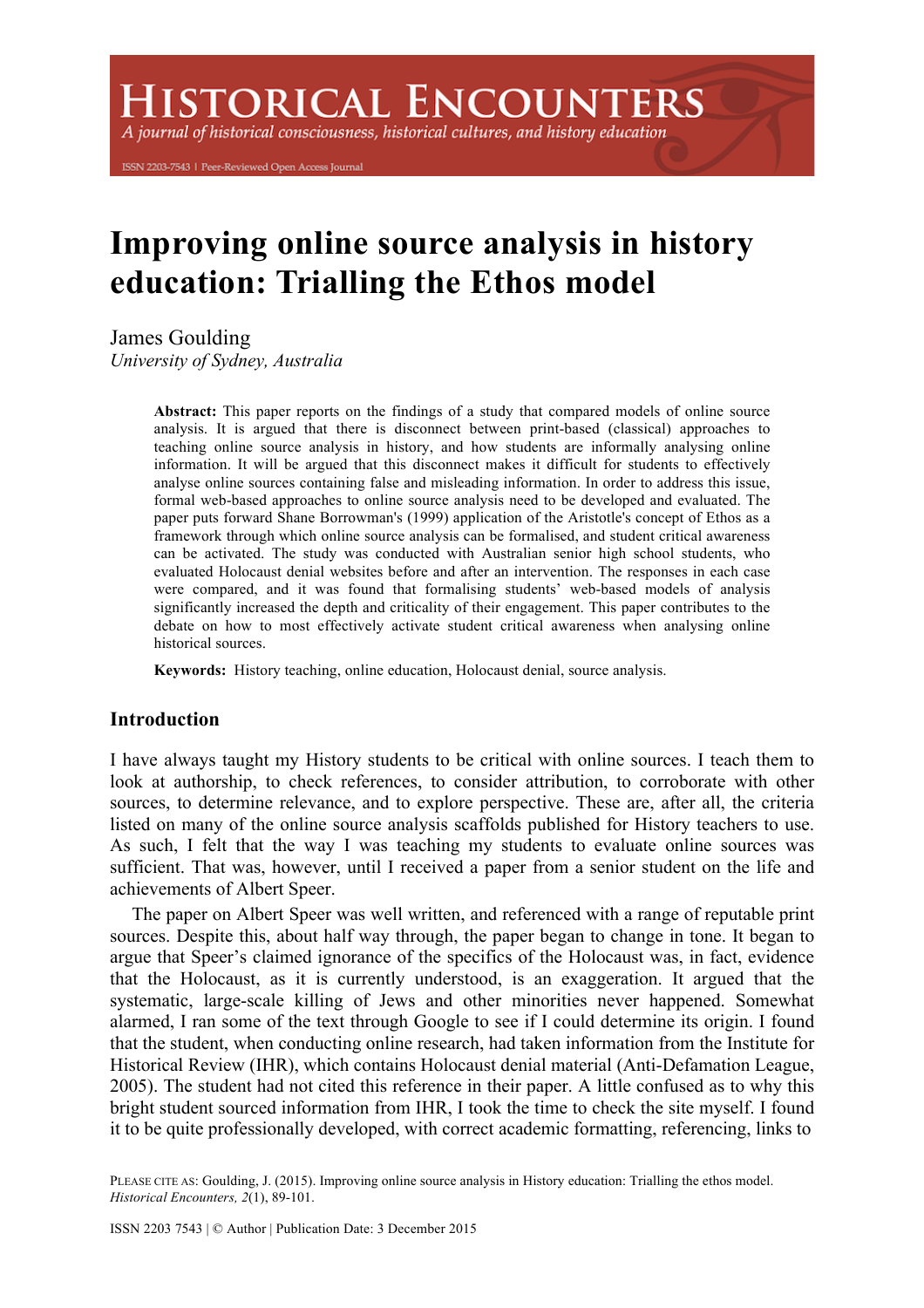resources, links to other websites that corroborate the views of the IHR, bibliographies containing reputable sources, and even a downloadable periodic journal. In short, I found that this website ticked many of the boxes on the source evaluation checklists I had provided students for online source analysis. Yet it was not a reliable historical source. The whole episode got me thinking: what does one do if unreliable websites simply manufacture the criteria we look for to signify reliability? What happens when unreliable sites follow academic referencing conventions, use primary sources, contain reliable sounding references and a bibliography, are formatted like other reputable sites, and are linked to a range of other sites that reinforce their message? How do we equip students to analyse websites that contain false and misleading information packaged to look credible? I was of the view that a new approach to online historical source analysis needed to be developed, and it was in an attempt to address this important issue that the following study emerged.

#### **Credibility Assessment Online**

Research suggests that many Internet users display poor understandings of how to locate and evaluate information online (Eastin et al., 2006; Kafai & Bates, 1997). Due to the complex and multi-layered nature of web-based information, individuals generally do not engage in rigorous or time consuming information evaluation processes but, instead rely on superficial factors such as the website design and navigability to determine the quality and credibility of the content (Metzger, Flanagin & Medders, 2010). As Metzger et al. (2010) note:

The internet presents a very different environment - one of information abundance - which makes traditional models of gatekeeper oversight untenable. In such an environment, people must defer to external sources of knowledge on a very large scale, resulting in a "radical externalization" of the processes involved in trust assessment. (p. 416)

Echoing these conclusions, a Stanford University study found that 46% of web users believe that the most important factor in establishing the credibility of a website is the 'Design Look'; other topics of importance included Information Design (28.5%), 'Information Focus' (25.1%), 'Company Motive' (15.5%) and 'Information Usefulness' (14.8%), while 'Information Accuracy' languished at 14.3% (Fogg, Danielson & Soohoo, 2002). A North American study conducted by Michael O'Sullivan and Thomas Scott (2000) found that the major factors contributing to student satisfaction in using the Internet were ease in usage, speed in usage, and convenience. Students have been observed to prefer browsing to systematic search strategies, examine only the first screen of most sites, perform only two or three inquiries per search, make quick decisions, construct answers from limited information, are satisfied with any somewhat-relevant hit, are unable to judge the quality of the information, and have a tendency to plagiarise (Todd, 2001). More recent studies indicate that it is not the website content alone that shapes the way users assess its credibility, but also the process by which users arrive at a site, including the use of search engines, branding, and referrals from within personal networks (Hargittai, Fullerton, Menchen-Trevino & Thomas, 2010). These studies of online credibility assessment are significant because they suggest that when evaluating information online, individuals tend to look less at the reliability of the content, and more at external factors such as the visual quality of the website and ease by which the site was found, for example its appearance in the results of a search engine query.

While this is an issue that touches on many areas of the school curriculum, History educators need to be particularly concerned. History is a contested discipline, and it is often used as a tool for communicating, promoting and legitimising a broad spectrum of views, including those that are racist, false and misleading. With many traditional publishers refusing to print such views, the purveyors of extreme material increasingly rely on websites for dissemination. Perhaps the most notorious example of this phenomenon is Holocaust denial.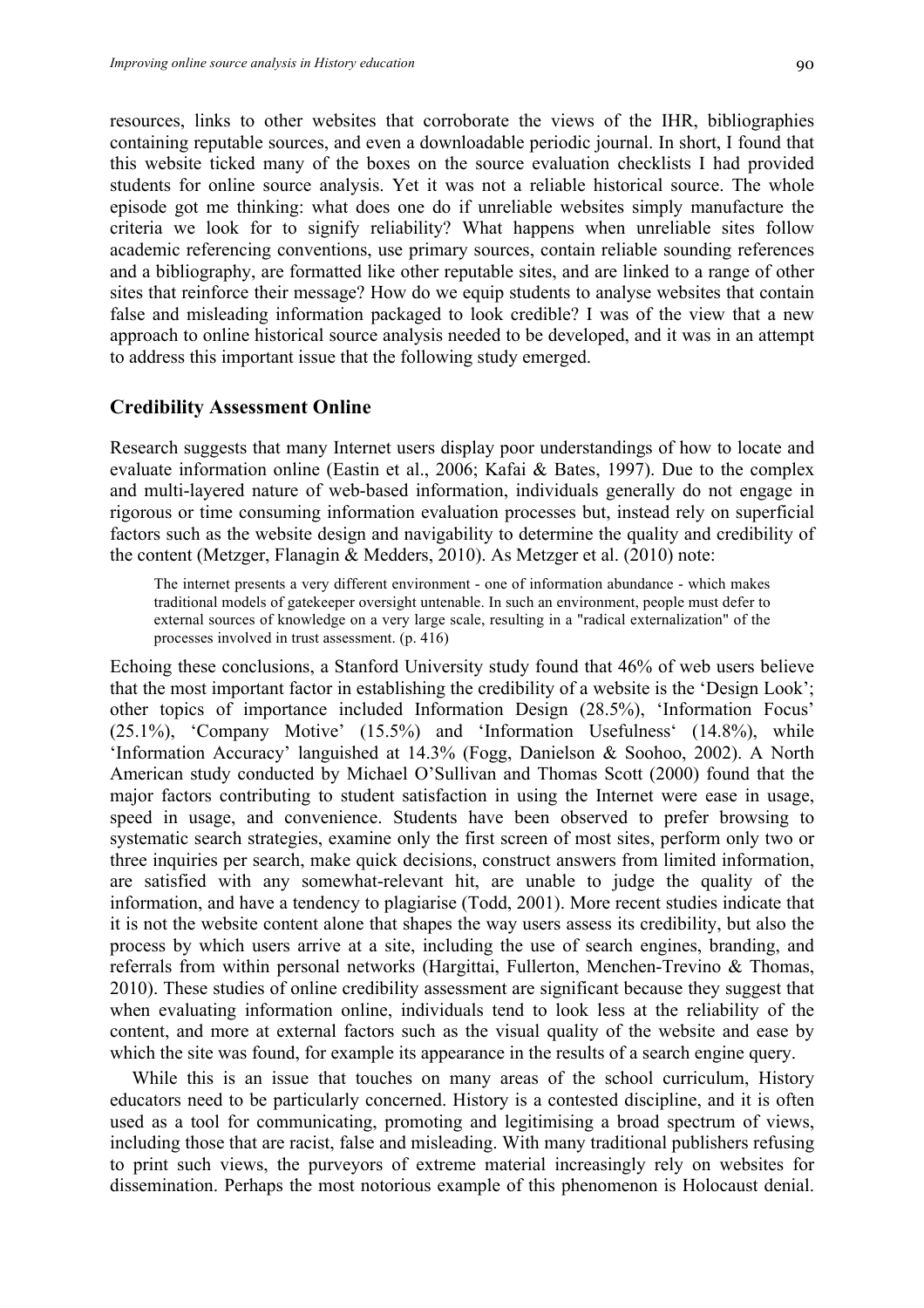Holocaust deniers seek to undercut, minimise, trivialise or deny well-verified knowledge about the Holocaust. Initially, Holocaust denial was a print based activity. However, the Internet has afforded many of those who deny this atrocity a fresh means of disseminating their material, and a number of deniers and denial organisations have been active in the online space. This study considered six Holocaust denial websites, chosen because they adopted a range of strategies to make their content appear credible. The first three websites, the Committee for Open Debate on the Holocaust (CODOH) (www.codoh.com), the Institute for Historical Review (IHR) (www.ihr.org), and David Irving's Focal Point (fpp.co.uk), all employ academic language and conventions. They also appeal to liberal ideals such as freedom of expression, and argue that all history is open to reinterpretation and that everyone has the right to freely espouse their ideas. The second three websites,  $Air-photo<sup>1</sup>$  (airphoto.com), Gary Lauck's website (www.nazi-lauck-nsdapao.com), and The Zundelsite (www.zundelsite.org), take a different approach, using colourful graphics, free games and anti-authority rhetoric to attract browsers. These websites, albeit to a lesser extent, appeal to freedom of expression as a way of legitimising their content. All of these sites are readily accessible using search engines, and can be located with seemingly benign terms such as 'Auschwitz Stories'. Holocaust denial material is within easy reach of most students. Given the issues associated with how individuals evaluate information online, how can History educators equip students to deal with these websites should they encounter them?

# **Print-based (Classical) Models for Online Source Analysis**

Many of the criteria used in History classrooms to teach online source analysis are adapted from those used with traditional print-based sources. To illustrate this, I have included the following list of criteria from a grid in *Making History: A Guide for the Teaching and Learning of History in Australian Schools* (Taylor & Young, 2003, p. 136). Because of the impact and scope of this publication in Australia, the list can be taken as representative of the criteria used in many Australian schools:

- Locating Information
- Validation of sources
- Motivation
- Primary or Secondary
- Detection of Bias
- Assessment of relevance
- Distinguishing fact from opinion

More recent scaffolds, such as the one available in *History: for those new to teaching the subject* (2010, pp. 62-63) include additional criteria such as 'Links' and 'Decode the URL', but the majority of the criteria are still print-based:

- Decode the URL
- Identify the author or creator of the site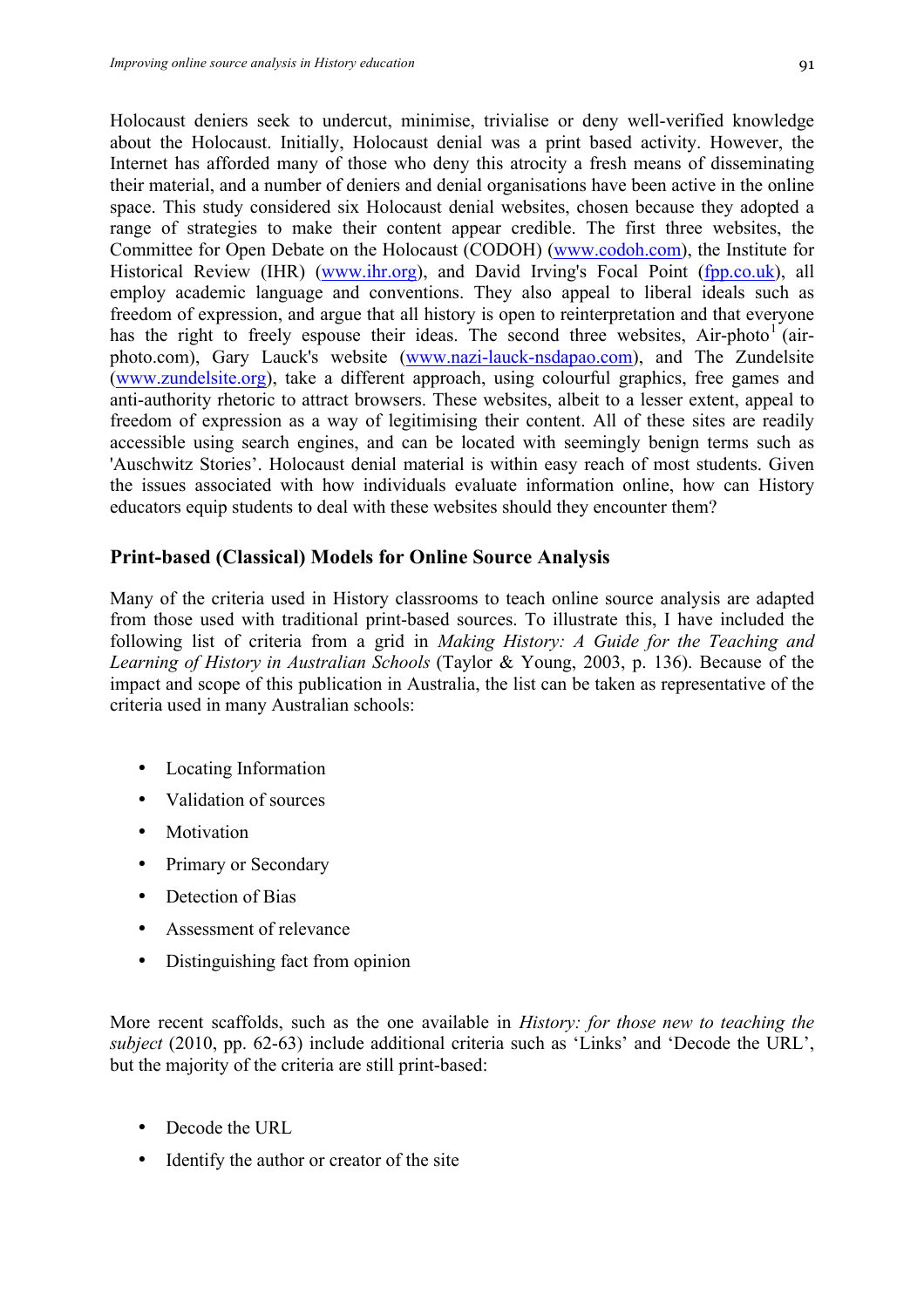- Links (is the site linked to other sites related to the topic? Most quality sites link to other related sites)
- Purpose
- **Currency**

| Could be unreliable                                | Should be reliable                                                             |
|----------------------------------------------------|--------------------------------------------------------------------------------|
| Site produced by a private individual but no       | Site produced by well qualified individuals, e.g.                              |
| information is given about them                    | from universities or respected journalists                                     |
| Site where no information is given about the       | Public organisation which has a clear ethical                                  |
| author or agency                                   | charter, e.g. Amnesty International                                            |
| Site where no author or agency is shown            | Government, educational sites or non-profit<br>organisation and research sites |
| Site which uses racist, sexist or violent language | Sites which present information objectively rather                             |
| to get its message across                          | than emotionally                                                               |
| Site which biased or feature stereotypes,          | Sites which provide a statement of intent which                                |
| distortions and exaggerations                      | will help you detect a point of view and bias                                  |
| Site which takes extreme viewpoints without        | Sites which provide both sides of a discussion,                                |
| providing verifiable evidence                      | supported by verifiable evidence                                               |
| Site which is not dated.                           | Sites which are dated and recently updated.                                    |

Many evaluation scaffolds developed in the USA, Canada and Britain contain variations of the same basic criteria, and it becomes evident when examining these lists that they are essentially adaptations (in some cases a direct lift) of evaluation scaffolds developed for use with traditional print-based source material. The type of analysis facilitated by these classical scaffolds is effective when engaging with online information types that mirror those found in print-based sources, such as tables of contents, indexes, keywords, graphs, headers and titles, timelines, glossaries, photographs and classification graphics (McPherson, 2005). However the print-based nature of these criteria may limit their effectiveness; the way individuals are evaluating information online, and the strategies websites use to make their content appear credible, are inconsistent with traditional criteria. It is proposed here that in order to address this issue, additional criteria need to be developed so that students can more accurately assess the quality and validity of selected websites.

# **A Web-Based Model for Online Source Analysis**

The research considered earlier, whilst highlighting the poor understandings of individuals when it comes to analysing online information, also indicates that students are already deploying web-based criteria in their analysis. The fact that students rely on how they located an online source (Hargittai, Fullerton, Menchen-Trevino & Thomas, 2010), or the quality of its design and technical features (Fogg, Danielson & Soohoo, 2002), is evidence that they are using a set of informal criteria for online source analysis. That many studies have found these informal criteria to be inadequate for research work speaks to the need to develop formal models that can help to activate critical awareness. In response to this, Metzger (2007, 2010)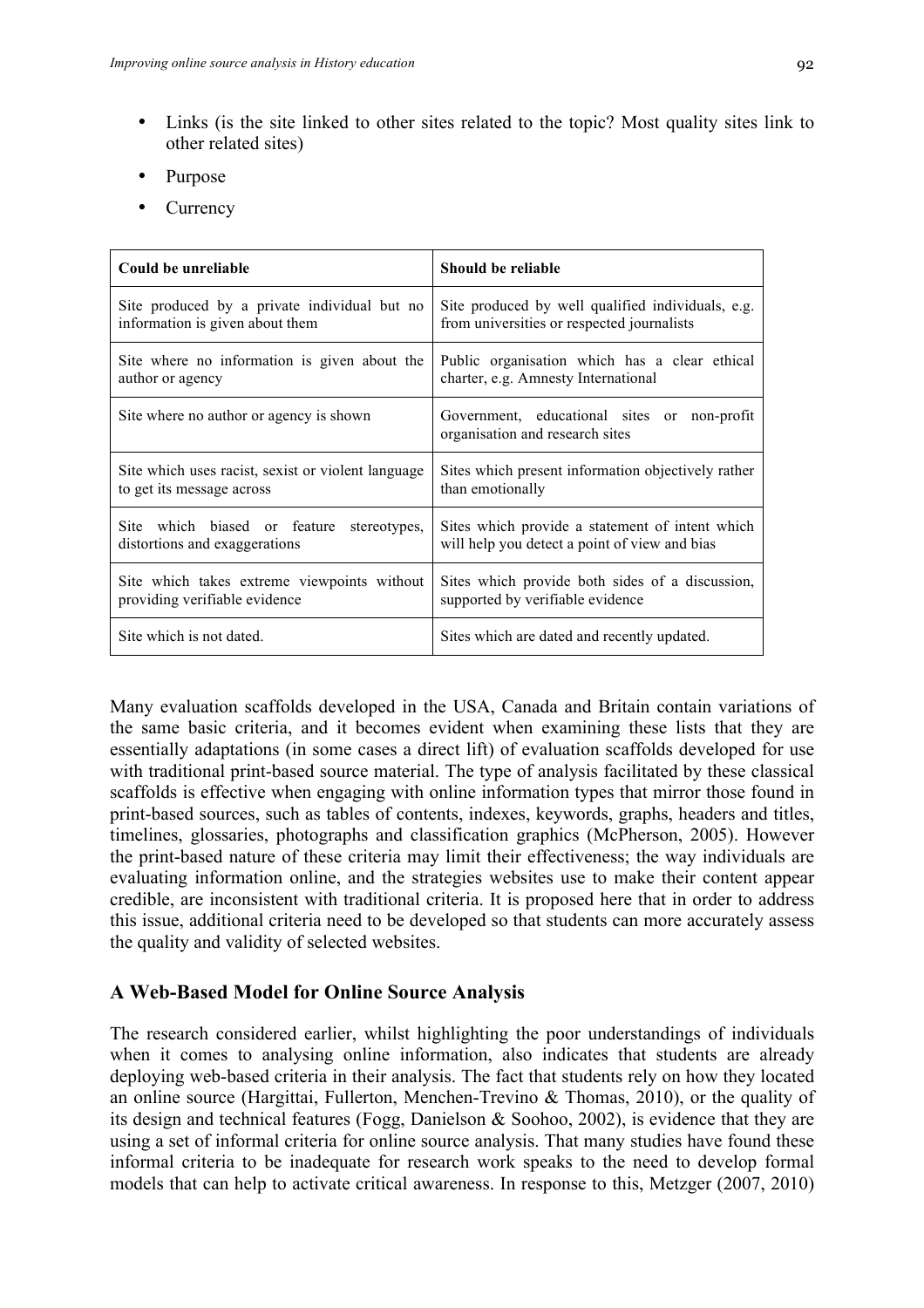has argued that for any web-based model of analysis to be effective, it needs to focus on the structural, textual and procedural features of web-based sources. As such, it is these features, along with considerations for how digital historical sources differ from print-based historical sources (Lee, 2002), that determined the criteria that were selected in the study. The criteria are: *Access*, which refers to the sheer volume of information available to those browsing that has not been filtered by traditional gatekeepers. *Hypertext***,** through which websites create information pathways not present in traditional source material. *Search Engines*, which function as the gateway to most online material and can be directly linked with credibility assessment (Hargittai et al, 2010); and *Multimedia*, which refers to the combination of textual, visual and audio media that is not present within print-based sources. These features of online source material also impact significantly on credibility assessment (Fogg et al., 2002; Hargittai et al., 2010; Metzger, et al., 2010; O'Sullivan & Scott, 2000).

This paper uses 'Ethos' as a framing concept within which these features can be operationalised into a set of formal criteria that aim to activate critical awareness. Ethos, as an umbrella term, refers to the strategies used by websites to make their material appear credible and believable. Ethos was initially conceptualised in Aristotle's Rhetoric (1991), and forms a part of classical rhetorical theory, however the concept has recently been applied to the study of digital information (Apostel  $\&$  Folk, 2013). The salience of Ethos in the current study stems from its application to the analysis of Holocaust denial websites by Shane Borrowman (1999). Borrowman recognised the advantages that Holocaust deniers gain through their utilisation of the electronic medium, arguing that the intellectual freedom of the Internet "allows [the deniers] great latitude when constructing their Ethos - their credibility or authority" (1999, p. 45). This framing is broad, but flexible enough to accommodate the discreet elements of web-based information being targeted. One of the advantages of Ethos is that it is conceptually simple, making it a suitable tool for use in classrooms. It also encourages students to consider information sources in ways that are not evident in popular checklist models. Borrowman (1999) identifies two types of Ethos in his study: Academic Ethos and Techno-Ethos. *Academic Ethos* is the credibility that comes from being recognised as an expert in a particular area of knowledge, and can be achieved through the use of academic terminology, objective prose without a strong authorial voice, and by adopting formatting conventions common to credible sources. *Techno-Ethos* is the credibility constructed by websites through technical sophistication and appealing aesthetics (Borrowman, 1999).

Beginning with these two types of Ethos, four additional types were developed to reflect the distinct features of online sources considered earlier, including access to information, which was termed *Liberal Ethos*, the use of hypertext in persuasive ways, which was termed *Hyper Ethos*, the use of multimedia and appealing visuals to promote credibility, which was termed *Multimedia Ethos*, and drawing upon the credibility associated with search engine results, which was termed *Search Engine Ethos*. Each type of Ethos will now be considered in more detail as they relate to the Holocaust denial sites.

- *Liberal Ethos*: the appeal of Holocaust denial websites to notions of freedom of speech, anti-censorship, 'First Amendment' rights, and anti-authoritarianism. IHR, Focal Point, CODOH and the Zundelsite all utilised Liberal Ethos.
- Hyper Ethos: the denial sites' use of hypertext in a persuasive manner by promoting links with reputable websites and referencing other denial sites as authorities when making contentious knowledge claims. In the latter instance, internet users may become trapped in a circular world where the denier's truth claims are the only ones heard. IHR, and Zundelsite utilised Hyper Ethos.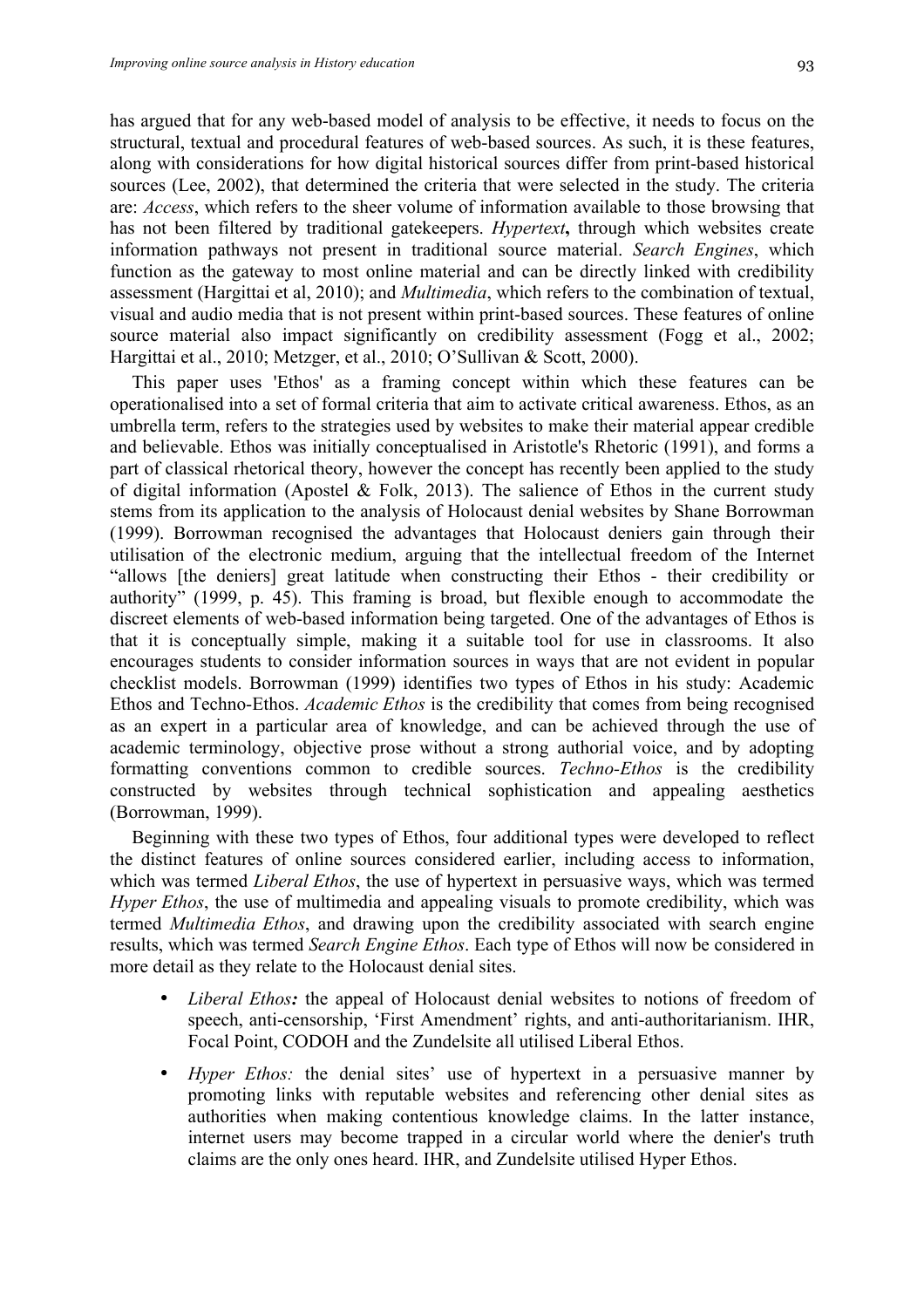- *Search Engine Ethos*: the denier's exploitation of the popular assumption that search engines are impartial indexes, and that ranking relates to reliability (Fallows, 2005). They actively engage in search engine optimisation so that their pages will be listed within the first few pages of a search. All denial sites utilised Search Engine Ethos.
- *Multimedia Ethos*: the denial sites' use of brightly coloured images, maps, audio, video and games to promote positive associations with the subject matter. Gary Lauck's site and Airphoto both utilised Multimedia Ethos.

In each case, Ethos is not concerned with technical aspects of online information such as the function of a search engine or hyperlink, or the colour of a page; it is concerned with how these features are used to persuade. As a tool for History students, Ethos is suitable for supporting the process of historical inquiry. Being concerned primarily with the critical evaluation of online source material, it aligns with the historical thinking heuristics Wineburg (1991) describes as sourcing and corroboration. Importantly, the function of Ethos in supporting historical inquiry is not analysing the primary sources embedded within the websites in isolation, but analysing the website holistically, including how sources relate to other elements on the page. In this way the Ethos model has not been developed to replace classical models of analysis, but to function as an additional lens that formalises the previously informal web-based strategies used by students. It was these six types of Ethos – Academic, Techno, Liberal, Hyper, Search Engine, and Multimedia – that were trialled with the participants of this study.

### **Study Design**

The aim of this research is to examine the impact of formalising students' analysis of online historical sources using the Ethos framework articulated above. This was achieved by comparing student responses to Holocaust denial websites before and after an intervention in which the students were taught to identify different forms of Ethos. The study was conducted with 41 students from three senior Modern History classes located in Sydney, Australia (students in senior high school are typically aged 16-18). The school selection process was designed to accommodate a measure of socio-economic, ethnic, and academic diversity. No students had formally studied the Holocaust, though student responses indicated that they had all encountered information about the Holocaust in popular media, especially in film. The research was undertaken in one double period lesson.

The study consisted of two phases separated by a brief researcher directed presentation (the intervention). The first phase was designed to shed light on how students approached the evaluation of historical websites prior to intervention, and consisted of a class discussion where students were asked to write down the criteria they thought were important in online source evaluation. This was followed by a student evaluation of the Holocaust denial websites. Students were asked to locate some of these sites using a search engine. Of interest was the extent to which student analysis correlated with checklist models, and whether they deployed any web-based criteria in their analysis.

The intervention introduced students to the web-based Ethos model of analysis. This presentation considered Ethos broadly and in abstract, and did not apply the model to any of the Holocaust denial websites.

The second phase involved students re-evaluating the Holocaust denial websites. This data was compared with that of phase one. Of interest was the impact the presentation had on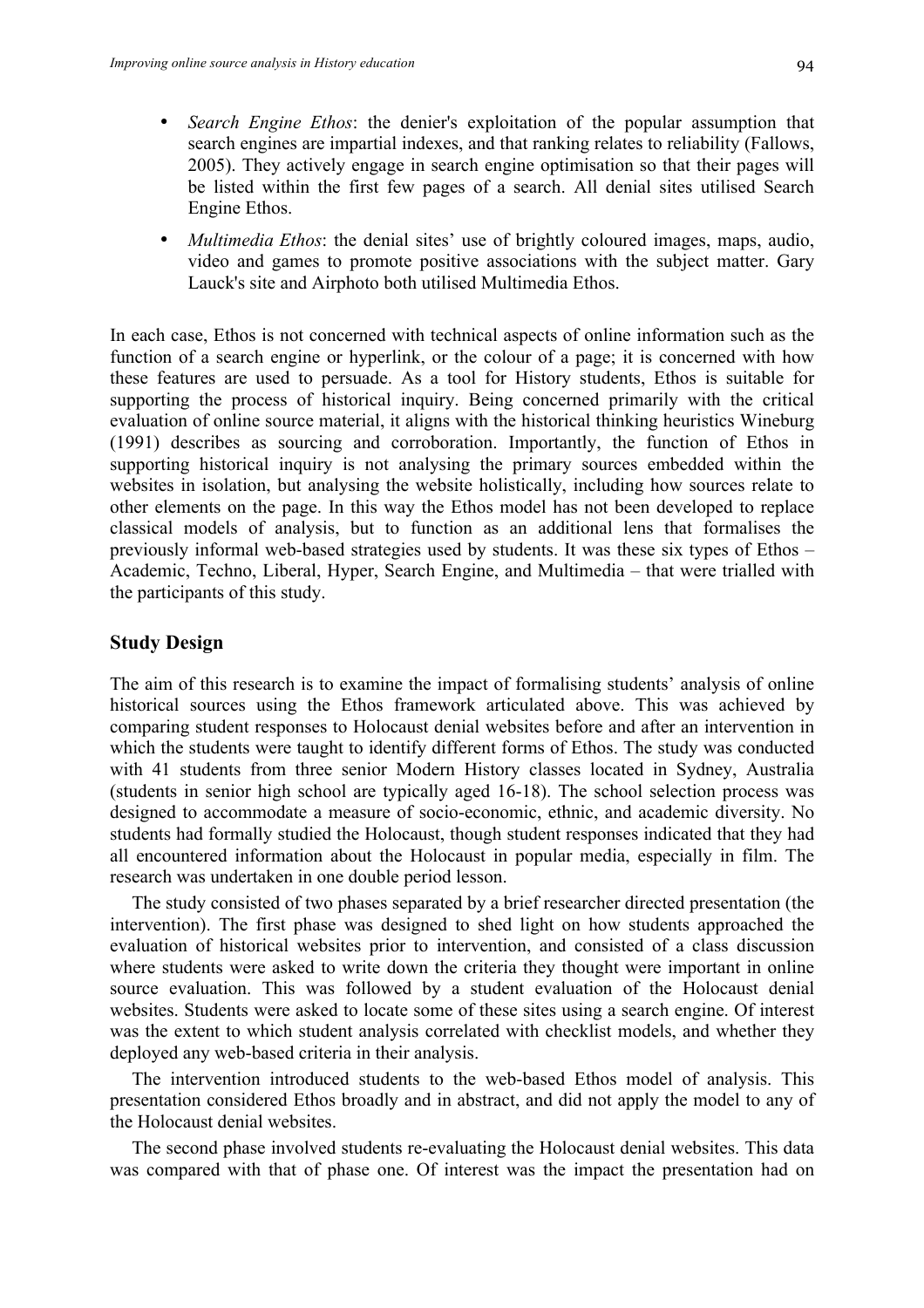student analysis, with the inference being that their informal approach to online analysis had may have begun to be formalised. Indicators included students' ability to critically deconstruct the various element of the website. Data was collected via an activity sheet in which students were asked to write comments relating to their views during the initial discussion, and their assessments during the first and second phases. Students were also asked to identify the types of Ethos they saw being deployed during the second phase.

The ethical requirements of the NSW Department of Education (then the Department of Education and Training), stipulated that all students who participated in the study were to be informed in the Participant Information Statement (PIS) that the websites being used contained Holocaust denial material. The nature of Holocaust denial, broadly including the false and deceptive claims made by deniers, was explained to students in the PIS. The methods of persuasion used by the websites were not discussed until the conclusion. In this particular research context some prior knowledge was a necessary precondition. However, despite the forewarning, the majority of students were still unable to detect denial material in three of the six sites viewed in phase one, which is a testimony to the effectiveness of the strategies used by denial websites. In addition, a key focus was on the way students critiqued the sites, and which approach produced the *most critical* engagement. This finding was not dependent on whether a student decided a site was reliable or unreliable, but stemmed from the reasons they gave for their decision.

#### *Research Questions*

A number of questions guided this study. The first was how students approached the analysis of online historical sources prior to the intervention. The second was how effective these initial approaches were in equipping students to engage with websites that contain false and misleading information. The third was whether formalising students' online analysis through Ethos produced a *more critical* engagement with the online sources.

#### **Results and Discussion**

One of the aims of this pilot research was to determine how students approached the analysis of online historical sources prior to the intervention. When asked to write down criteria important for evaluating online sources, many of the responses correlated with the traditional checklist models considered earlier. In two out of three schools, the highest rating reliability factor recorded was authorship. The other top rating factors included the sources used in websites, the use of objective language, the number of references cited, and the students' own prior knowledge. Also evident within the responses were a number of informal web-based criteria, including site appearance, consensus and layout. Most students did not list features such as search engines or hyperlinks. Based on the brief survey, students initially appeared to be deploying a formal-traditional approach combined with informal web-based models of online source analysis.

Another initial aim was to examine whether traditional print-based models and informal web-based models equipped students to critically engage with online sources that contained false and misleading material. The results indicated that for these particular cohorts, traditional models were not particularly effective. Despite being forewarned that the websites being used in the study contained Holocaust denial material, a significant number of students were still unable to identify Holocaust denial activities in three of the websites evaluated in phase one, and many rated IHR, CODOH and Focal Point as credible. CODOH for example, by arguing the need for open debate and freedom of speech, counteracted the appearance of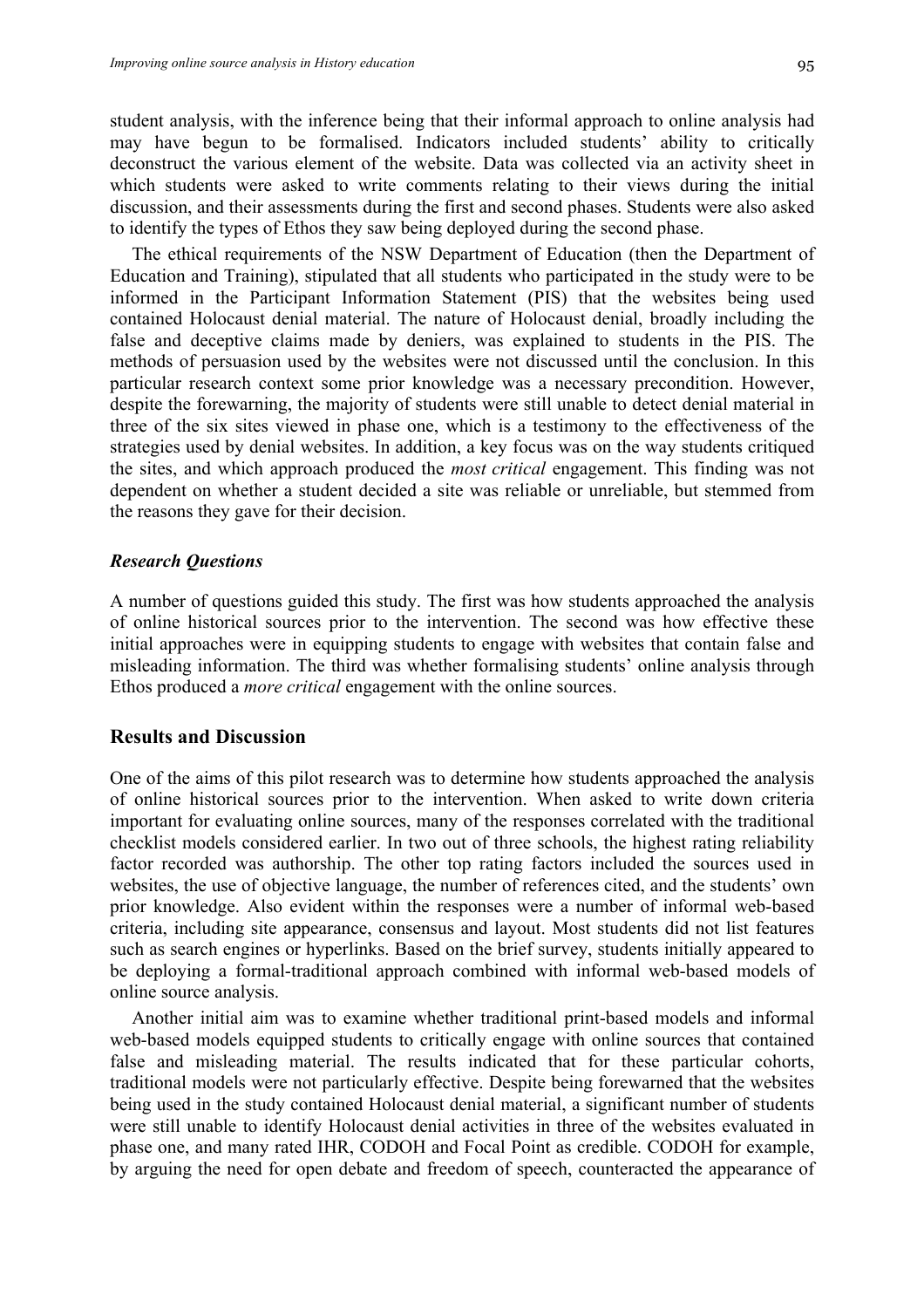bias, with students commenting that the website was partially reliable because "the author writes that they are 'willing to be convinced I'm wrong about any or all of this'"; "CODOH stands for Committee for Open Debate Of the Holocaust and committees are professional and seem reliable"; and "there is an old man in the background and he looks smart." The same student, noticing that CODOH had a webmaster, commented: "[the] webmaster's merits have been accredited." The IHR achieved a similar result by including articles on legitimate 'liberal' topics, which gave a sense of balance. One student commented: "[IHR] communicate[s] antiwar views regarding Iraq" and "it is a fairly reliable website to show a differing perspective on past events." Another commented that IHR: "Looks professional, reliable, simple, easy, down to the point." By deploying objective language and academic formatting, IHR managed to convince the majority of students in the study that the information was factual. Other responses acknowledged the bias, but still rated it as reliable because the website drew upon sources and speeches for its information. Even the more extreme Zundelsite was tentatively rated as reliable by some students because of the nature of the content, with a student commenting that: "it appears to use factual evidence such as times and dates and it has a slogan and logo so it looks official." In this particular case the student's prior knowledge was accessed, commenting: "its content contradicts historical records regarding the Holocaust and I'd therefore say its unreliable." The results suggest that the classical models initially deployed by students were not entirely effective. It was clear from student comments that traditional criteria such as authorship, detection of bias, searching for primary sources, examining links, and searching for references were manipulated by the denial sites. Distinguishing fact from opinion was equally fraught, as in many cases what students were searching for was not facts or opinions, but rather forms of language *used* for denoting facts or opinions. Traditional criteria, as we have seen, were subverted.

The denial sites also manipulated participants' use of informal, web-based criteria. Every participant listed search engines, and Google in particular, as the primary means by which they conducted historical research online. One student, when asked how and where they searched for information online, wrote: "Type in keywords on Google and pick the most relevant site - usually the first or second." Another wrote "I use various sites from Google that are relevant to the topic and believe anything that is written." Through the use of meta-tags and other search engine optimisation strategies, denial websites are continuously attempting to improve their search ratings. Given student reliance on search engine results, this has proven a valuable strategy. Another common strategy was using the consensus of information on a particular topic as an indicator of its reliability. This strategy was also manipulated by the denial sites, which tended to link to other sites with the same point of view or ideas, giving the student the impression that these ideas are commonly held and, as a result, reliable. 'Consensus' featured prominently in participants' initial reliability assessments. In two out of three classes, the consensus created by hyperlinks was one of the highest rated reliability factors. More traditional uses of hyperlinks was also an important strategy, as a number of denial websites (IHR in particular) use links to reputable websites as a form of credibility by association. It was the IHR's link to antiwar.com (not a particularly credible website in and of itself) that prompted a student to describe the IHR as "balanced".

An interesting feature of the results obtained from phase one was that most students tended to use a mixture of traditional and web-based criteria for analysing online sources - the traditional criteria tended to be formal and had presumably been taught to them in school; while it is possible that the web-based criteria had been learned by students through their activities in non-educational contexts. It was also interesting that the lack of critical engagement with the web-based criteria (understanding how search engines work, how graphics and links can be used persuasively) undermined student attempts to use traditional criteria in a formal and critical manner. For example, denial sites that were well written,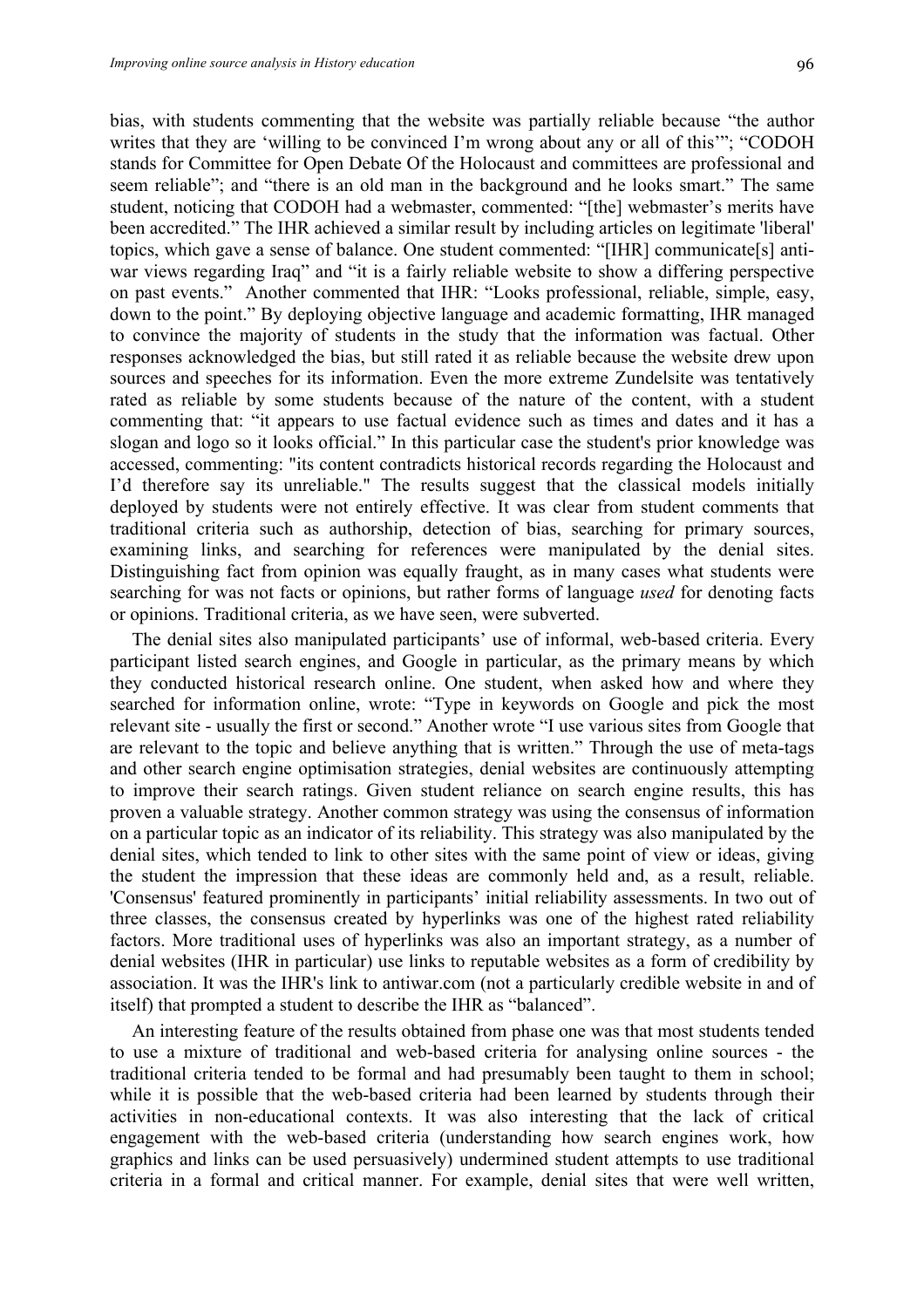correctly referenced, and linked to corroborating information, were rated as reliable because students were not aware of how hyperlinks and formatting can be used to manipulate a user's trust in the credibility of a website. An important finding from phase one was that if traditional and web-based models were to be deployed, they needed to be deployed in concert to be most effective.

This brings us to the second question that this paper set out explore: Did formalising students' web-based analysis with the Ethos model make any difference? In terms of reliability, some websites (in particular the more extreme site Nazi-Lauck and the amateurish site Air-photo.com, which appears to no longer exist) were rated poorly by students before and after intervention. However, the processes involved in their evaluation did change. Whilst the initial evaluation may have consisted of a gut reaction to particular types of language or symbols, the second evaluation revealed a greater depth of appreciation. For example, with respect to Air-photo.com students in phase one commented that the site: "Doesn't look reliable because it's so 'cartoonish' and so it looks fake and unreliable", "too colourful, doesn't look professional", "looks like children's story telling website", and "writing is too colourful and uncoordinated, layout is unprofessional, there is no major heading, ugly colours, no borders, boring site-all the above reasons make it seem unreliable to me." This informal analysis contrasts markedly with the formal analysis that occurred during phase two: "[techno Ethos has been employed through] visual appeal-images of green grass and bright blue day" and "blue skies, green grass, bright colours-evoking idea of the place being pleasant" in order to "reel in children/younger audiences." When considering Nazi-Lauck, students upheld their initial rejection of the content, but displayed a greater awareness of the purpose and target audience, with some students commenting that the use of Ethos was effective for a number of reasons including the free interactive games that would appeal to children, the "masochistic" "gung ho" appeal for young males, the drawings and pictures, and the multilingual component that would appeal to different audiences. In both cases, the Ethos model formalised student analysis of the online sources, and promoted significantly more critical engagement.

When considering student responses to the sites that received positive reviews in phase one the shift is more significant. Student responses to IHR in phase two shifted away from the positive accounts of phase one to reveal a more profoundly critical understanding. Students commented that IHR "appears to offer differing perspectives and general liberal ideals regarding anti-war movements", but in reality "have used them [the different modes of Ethos] to make IHR appear to be unbiased and offer differing perspectives" and "to appear qualified to give this information." When asked why the IHR had deployed particular modes of Ethos, student responses included "to subtly persuade people into being anti-Semitic, anti-Zionist and anti-Israel. To make people believe their interpretation of the news is the 'truth'", "to affiliate themselves with a popular anti-war movement, to support their argument both academically and liberally e.g freedom of speech on political issues" and "to present an intellectual argument for Holocaust denial." When asked about the effectiveness of the Ethos deployed by IHR, students responded that: "the speaker lists, journal, conferences [and] 'pamphlets' all make the site appear to be a reliable source of info"; "It is hard to see from first look that IHR is a Holocaust denial website. It appears to be neutral, with an unbiased perspective, where as some of the other sites [were] blatantly obvious that [they] supported Holocaust denial" and "[the] way [the] website is structured makes it appear as though it is a reliable source of information-[therefore the] information it provides is 'fact'." When compared with the responses from phase one, not only were students able to identify IHR as a Holocaust denial website, they also displayed considerable skill in unpacking both the strategies used by the site as well as the target audience. These responses also highlight a limitation of traditional models, which tend to privilege the critical analysis of website content over structure and format. In the case of IHR, structure and format is one of the primary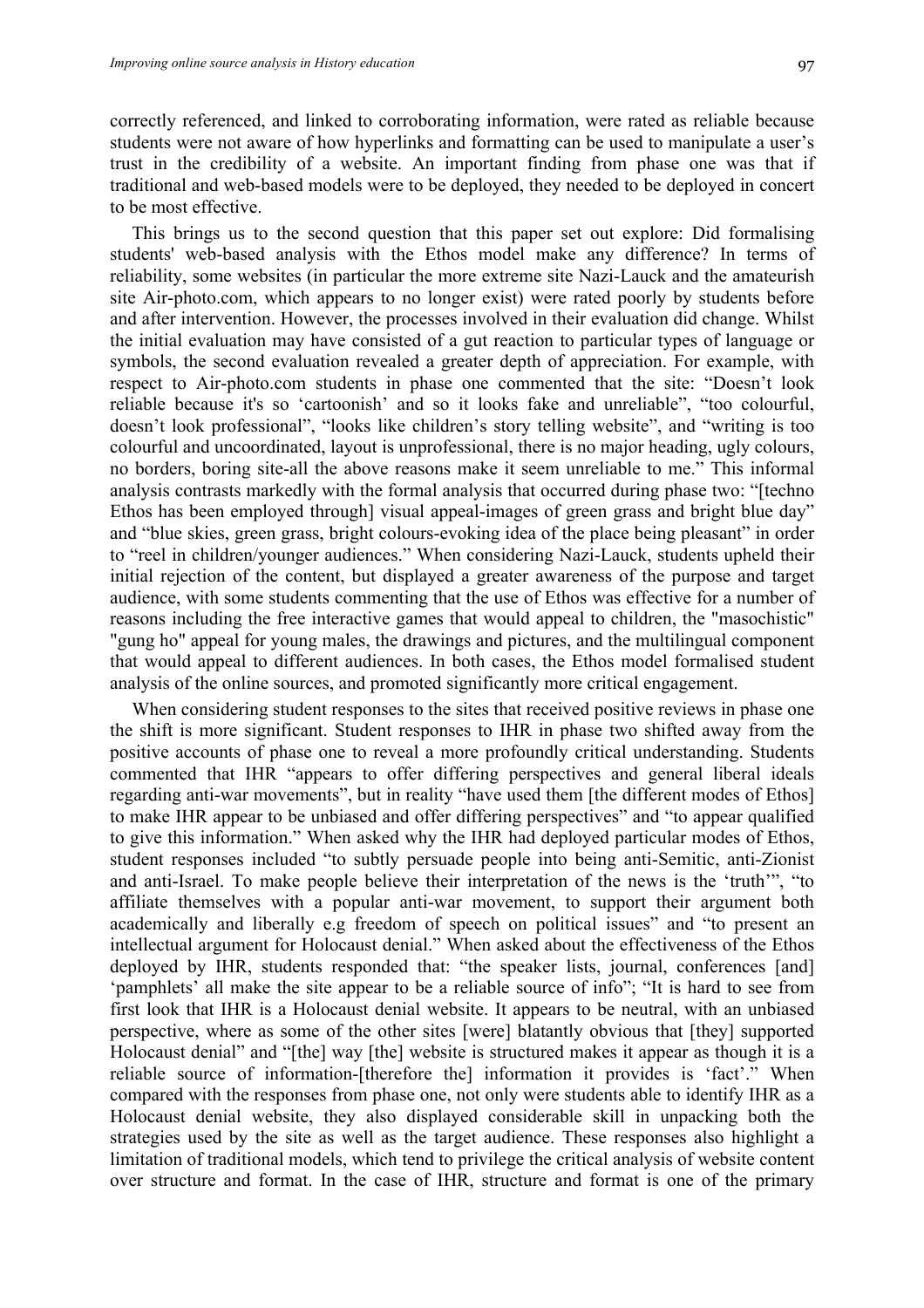mechanisms of persuasion, a point well made by the student responses considered above. Similar responses were obtained for CODOH and Focal Point; students not only indicated that they now viewed these sites as unreliable, but also displayed a critical awareness of the methods of persuasion being deployed, and the intended audience of the sites. One student commented that CODOH was attempting: "to appeal to people who are 'liberal minded' e.g students, people who support a cause merely because it is under-supported" and "[to] make it seem intellectual, and therefore reliable", and that with Focal Point: "Liberal [Ethos] was used to gain the readers empathy as if to say this person's views have been held back by governments" and its purpose was: "to build sympathy with the audience in order to make revisionism appear okay". When asked, all students indicated that Ethos had been deployed effectively by IHR, CODOH and Focal Point.

Comparing the findings from phases one and two associated with IHR and CODOH is perhaps the clearest example of the disconnection between traditional models of online source analysis and the way individuals are informally evaluating information. Using traditional print-based and informal web-based models of analysis half the students who participated in the study were deceived. The denial sites consciously manipulated traditional criteria for establishing authenticity, such as the appearance of bias, clear authorship, and academic formatting and language. Having satisfied the traditional criteria, students were left to rely on informal web-based strategies, including appearance, consensus amongst websites, and search engines results. The denial sites also satisfied these informal criteria, and many students were left convinced. It was only after many students' informal web-based strategies were formalised that they were able to critically and thoroughly dissect these sources.

#### **Conclusion**

This study proposed that there is disconnect between print-based traditional models of online source analysis and the way students analyse online information. It was argued that this disconnect made it difficult for students to effectively evaluate online sources containing false and misleading information. Confirming this, it was found that traditional models, in the absence of formalised web-based models, did not sufficiently prepare a significant proportion of students for engaging critically with the websites presented to them. In some cases the informal web-based strategies deployed by students actually undermined the effectiveness of traditional approaches. After the intervention, when students' web-based models of analysis had been formalised using the Ethos framework, participants' responses were more critical and nuanced, and they became much more effective at analysing and dissecting the sources.

Although the empirical nature of this research was limited, the results suggest that relying on traditional models of source analysis, such as those found in Australian curriculum support documentation, may not be sufficient for preparing students to critique websites that contain false and misleading information. This small scale study suggests that formalising students' online source analysis with Ethos can increase the criticality of their engagement. It was also seen that formalising online analysis dovetailed well with the use of traditional models. The findings highlight an important aspect of History education that needs more critical attention, and points to the need for more research with blended models that combine print-based and web-based criteria with different types of historical websites and content.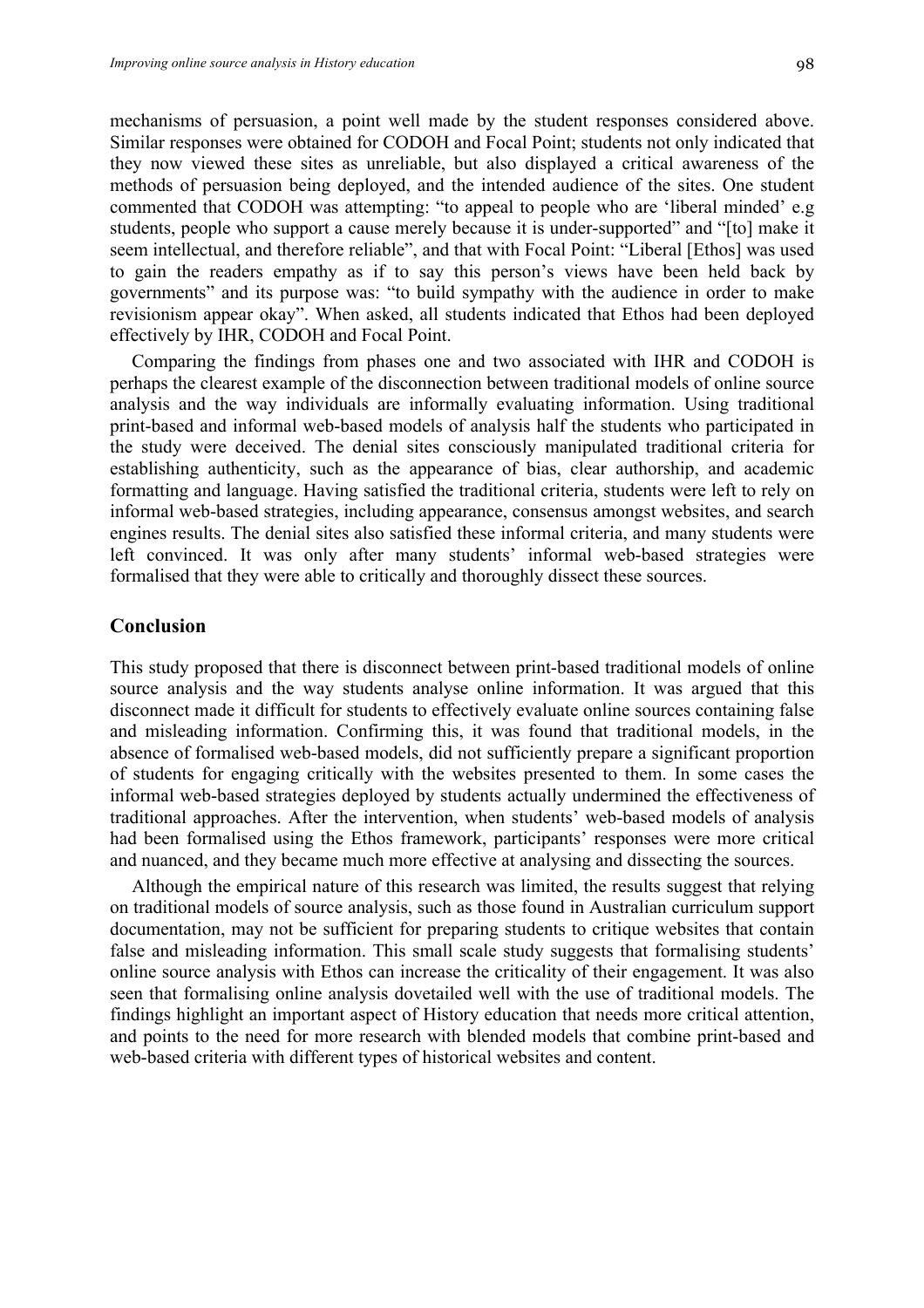## **References**

- Anti-Defamation League. (2005). *Extremism in America: Institute for Historical Review.*  Retrieved from: http://archive.adl.org/learn/ext\_us/historical\_review.html?LEARN\_Cat=Extremism&LEA RN\_SubCat=Extremism\_in\_America&xpicked=3&item=ihr
- Apostel, S., & Folk, M. (Eds.). (2013). *Online Credibility and Digital Ethos: Evaluating Computer-mediated Communication*. Hershey, Pa: IGI Global.
- Aristotle. (1991). *Rhetoric*. (L. Cooper, Trans.). New York: Appleton-Century-Crofts.
- Atweh, B., Hickling-Hudson, A., & Preston, N. (1990). *Social, ethical and practical implications of the innovation of computer education in Queensland secondary schools*. Brisbane: Queensland University of Technology.
- Borrowman, S. (1999). Critical surfing: Holocaust denial and credibility on the web. *College Teaching, 47*(2), 44-48.
- Bruce, C. (1997). *The seven faces of information literacy*. Adelaide: Auslib Press.
- Cranny-Francis, A. (2000). Connexions. In D. Gibbs & K. Krause (Eds*.), Cyberlines: languages and cultures of the internet* (pp. 123-147). Melbourne: James Nicholas.
- Doolittle, P., & Hicks, D. (2003). Constructivism as a theoretical foundation for the use of technology in social studies*. Theory & Research in Social Education*, *31*(1) 72-104.
- Fogg, B. J., Danielson, D., Marable, L., Stanford, J., & Tauber, E. R. (2002). *How do people evaluate a web site's credibility? Results from a large study*. Stanford: Stanford University Persuasive Technology Lab.
- Eamon, M. (2006). A "Genuine relationship with the actual": New perspectives on primary sources, history and the internet in the classroom. *The History Teacher, 39*(3), 297-314.
- Eastin, M. S., Yang, M.-S., & Nathanson, A. I. (2006). Children of the net: An empirical exploration into the evaluation of Internet content. *Journal of Broadcasting and Electronic Media, 50*, 211–230.
- Fallows, D. (2005). *Search engine users: Internet searchers are confident, satisfied and trusting - but they are also unaware and naive*. Washington, D.C.: Pew Internet & American Life Project.
- Friedman, A. (2006). World history teachers' use of digital primary sources: The effect of training. *Theory and Research in Social Education, 34*(1), 124-141.
- Greene, J., Bolick, C., & Robertson, J. (2010). Fostering historical knowledge and thinking skills using hypermedia learning environments: The role of self-regulated learning. *Computers & Education, 54*, 230-243.
- Hamelink, C. (1994). *The politics of world communication*. London: SAGE Publications.
- Hargittai, E., Fullerton, L., Menchen-Trevino, E., Thomas, K. (2010). Trust online: Young adults' evaluation of web content. *International Journal of Communication, 4,* 468-494.
- Heafner, T. L., & Friedman, A. M. (2008). Wikis and constructivism in secondary social studies: Fostering a deeper understanding. *Computers in the Schools, 25*(3-4), 288-302.
- *History: For those new to teaching the subject*. (2010). Sydney: NSW Department of Education and Communities.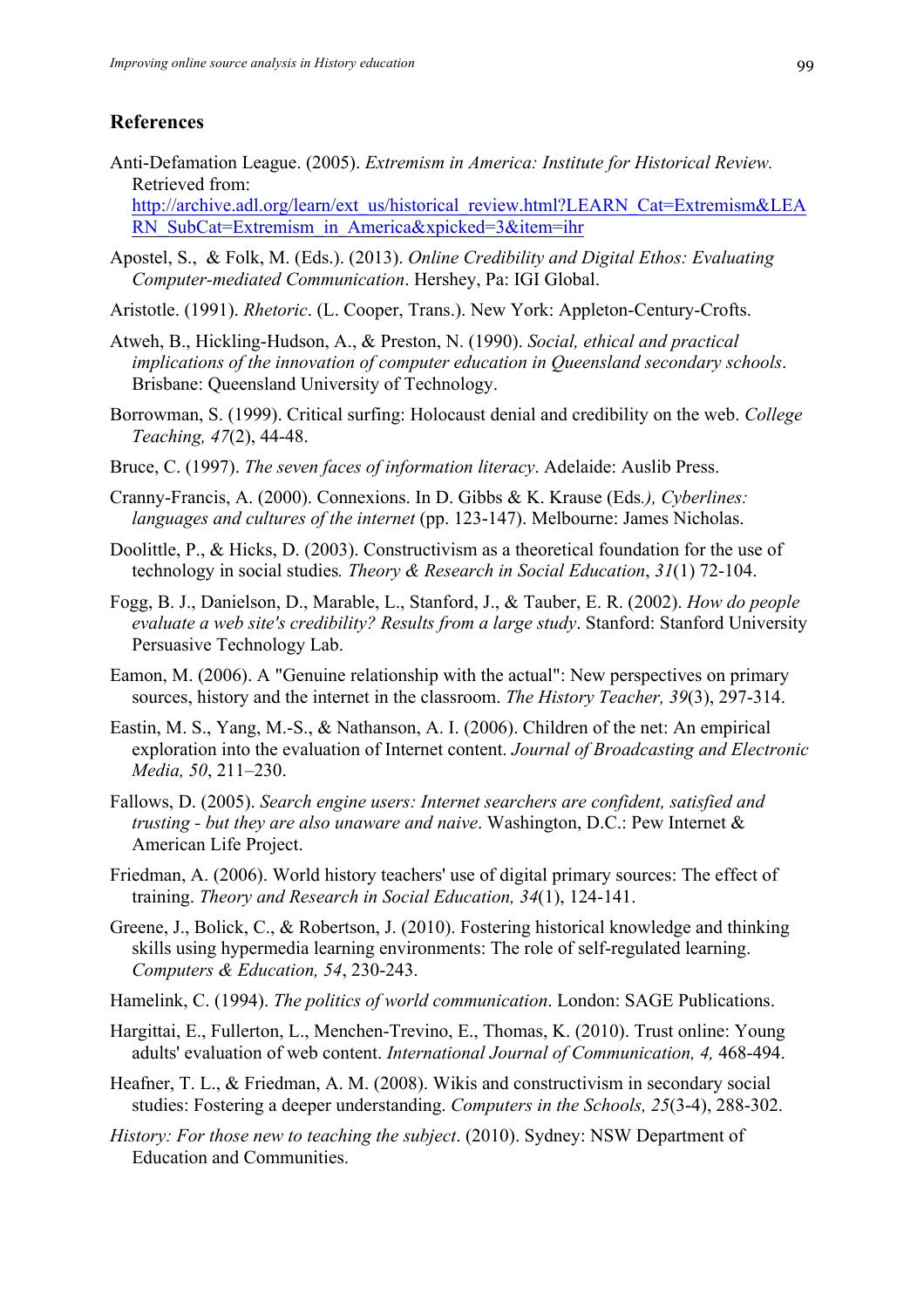- Kafai, Y., & Bates, M. (1997). Internet web-searching instruction in the elementary classroom: Building a foundation for information literacy. *School Library Media Quarterly, 25*(2), 8.
- Lee, J. (2002). Digital history in the history/social studies classroom. *The History Teacher, 35*(4), 503-517.
- Lévesque, S. (2008). *Thinking historically: Educating students for the Twenty-First Century.* Toronto: University of Toronto Press.
- Marton, F. & Ramsden, P. (1988). What does it take to improve learning? In P. Ramsden (Ed.), *Improving learning: New perspectives* (pp. 268-286). London: Kogan Page.
- McPherson, K. (2005). Online information literacy: Moving from the familiar to the new. *Teacher Librarian, 33*(1), 69-70.
- Metzger, M. (2007). Making sense of credibility on the Web: Models for evaluating online information and recommendations for future research. *Journal of the American Society for Information Science and Technology, 58*(13), 2078-2091.
- Metzger, M., Flanagin, A., & Medders, R. (2010). Social and heuristic approaches to credibility evaluation online. *Journal of Communication, 60,* 413-439.
- Millard, S. (2013). The historical thinking project: Promoting critical historical literacy for the 21st century. *Reference Reviews, 27*(1), 47-48.
- O'Sullivan, M and Scott, T. (2000). Teaching internet information literacy: A critical evaluation. *Multimedia Schools, 7*(2), 40-44.
- Randall, M., & Kellian, C. (2009). How do you know that? An investigation of student research practices in the digital age. *portal: Libraries and the Academy, 9*(1), 115-132.
- Rosenzweig, R. (2001). Road to Xanadu: Public and private pathways on the history web. *Journal of American History, 88*(2), 548-579.
- Symes, C. & Preston, N. (1997). *Schools and classrooms: A cultural studies analysis of education*. South Melbourne: Addison Wesley Longman.
- Taylor, T., & Young, C. (2003). *Making history: A guide for the teaching and learning of history in Australian schools*. Carlton: Curriculum Corporation.
- Todd, R. (2000). Negotiating the web: Language, critical literacies and learning. In D. Gibbs & K. Krause (Eds.), *Cyberlines: Languages and cultures of the internet* (pp. 103-121). Melbourne: James Nicholas.
- van Drie, J., & van Boxtel, C. (2008). Historical reasoning: Towards a framework for analysing students' reasoning about the past. *Educational Psychology Review, 20*(2), 87- 110.
- Walter, M. (2014). *How does Google rank websites?* Retrieved from: http://www.seomark.co.uk/how-does-google-rank-websites/
- Wallis, J. (2003). Information-saturated yet ignorant: information mediation as social empowerment in the knowledge economy*. Library Review, 52*(8), 369-372.
- Warren, W.J. (2001). Using the World Wide Web for primary source research in secondary history classes. In D.A. Trinkle & S.A. Merriman (Eds.), *History.edu: Essays on teaching with technology* (pp. 171-180). Armonk, NY: M.E Sharpe.